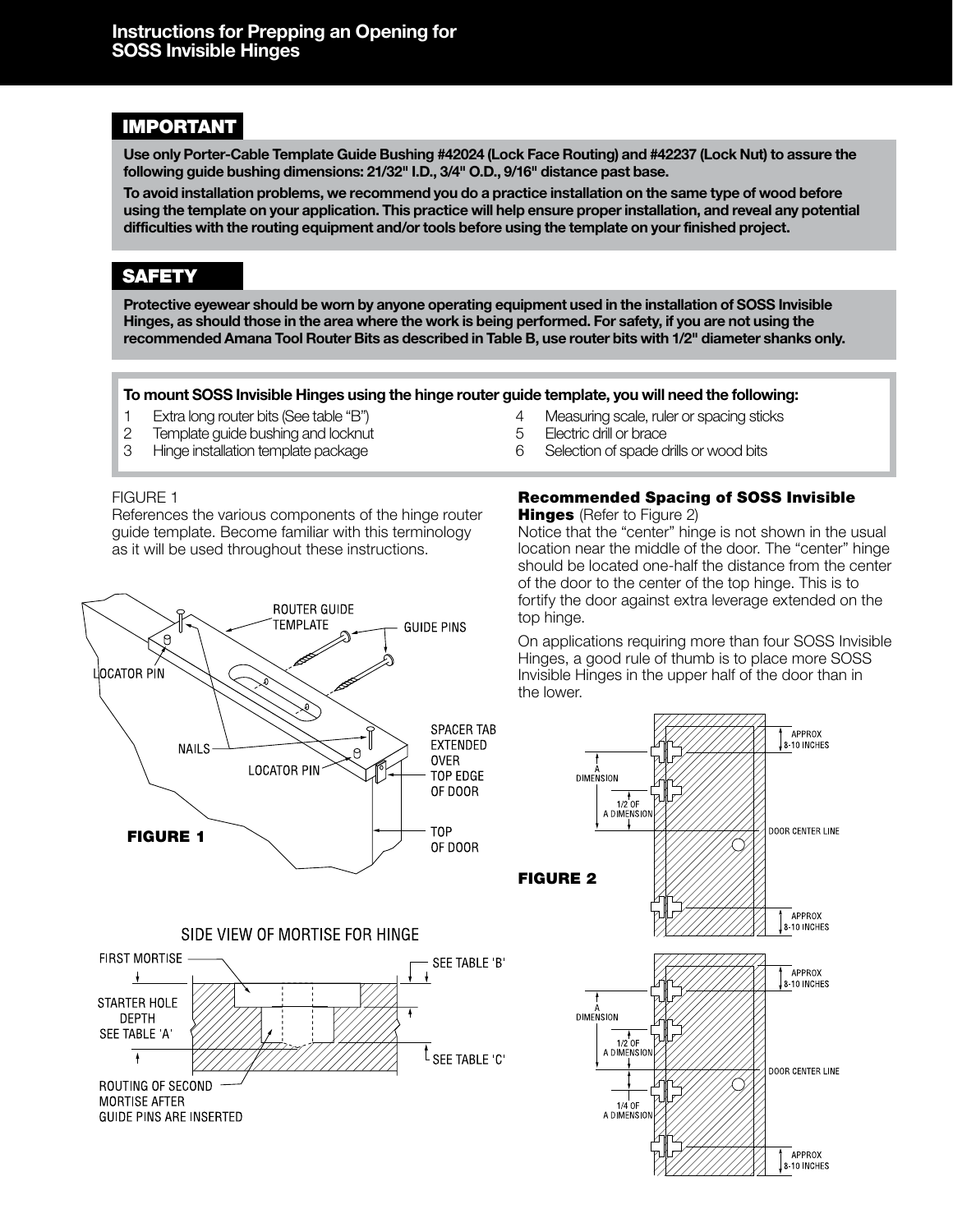FIGURE 3 illustrates a typical door/jamb where SOSS Invisible Hinges will be mounted. Become familiar with the terminology as it will be used throughout these instructions.



## **Jamb Preparation** (Refer to Figure 4)

- **1** Remove the guide pins from the router guide template.
- **2** Place the Router Guide Template on the hinge jamb so the locator pins rest flush against the pull side jamb face, and are on the inside of the intended door swing. The spacer tab should be flush against the head jamb, and positioned in line with the template (i.e. tab positioned as packaged).
- **3** Once the desired position is established, the nails can be tapped-in the door rabbet to secure the template in place.



4 REFER TO TABLE "A" to obtain the proper size drill or spade bit and starter hole depth.

## TABLE A Starter Hole Depth

|           |      | SOSS Hinge Model Drill Size Starter Hole Depth* |
|-----------|------|-------------------------------------------------|
| #101      | 1/4" | 37/64"                                          |
| #103      | 3/8" | 23/32"                                          |
| #203      | 3/8" | 27/32"                                          |
| #204      | 3/8" | 27/32"                                          |
| #208      | 1/2" | $1 - 1/32"$                                     |
| #212      | 1/2" | $1 - 13/64"$                                    |
| #216/#416 | 1/2" | $1 - 9/16"$                                     |
| #218/#418 | 1/2" | 1-23/32"                                        |
| #220      | 1/2" | $2 - 1/8"$                                      |

\*The depth of the starter hole should be at least the values listed. Depths exceeding those tabulated will not adversely affect hinge operation.

**5** Being careful not to nick or gouge the template, drill the starter hole for the router to the proper depth in the center of the hinge outline of the template.

### Routing the Hinge Outline

**6** The chart in TABLE "B" lists the maximum depths to which the hinge outlines should be routed. It is advisable to check the depth of the cut you are making prior to removing a significant amount of wood. If desired, the required depth may be obtained by making multiple router passes.

### TABLE B Shallow Mortise

| <b>SOSS</b><br><b>Hinge</b><br>Model | <b>Router</b><br>вю<br><b>Size</b> | <b>Depth</b> | Recommended<br>Amana Tool<br><b>Router Bit</b> |
|--------------------------------------|------------------------------------|--------------|------------------------------------------------|
| #101                                 | $1/4$ "x 2-7/8"                    | 7/32"        | 43828                                          |
| #103                                 | $3/8$ "x 3-1/4"                    | 7/32"        | 46259S                                         |
| #203                                 | $3/8$ "x 3-1/4"                    | 3/16"        | 46259S                                         |
| #204                                 | $3/8$ "x 3-1/4"                    | 1/4"         | 46259S                                         |
| #208                                 | $3/8$ "x 3-1/4"                    | 9/32"        | 46259S                                         |
| #212                                 | $3/8$ "x 3-1/4"                    | 3/8"         | 46259S                                         |
| #216/#416                            | $1/2$ " $\times$ 4-1/2"            | 15/32"       | 51310                                          |
| #218/#418                            | $1/2$ "x 4-1/2"                    | 13/32"       | 51310                                          |
| #220                                 | $1/2$ " $\times$ 4-1/2"            | 15/32"       | 51310                                          |

# Caution: Do not exceed the listed depths when routing the hinge outline, as binding of the hinges will occur.

**7** Using whatever means of measurement best suited to you, determine the location of the next hinge to be mounted on the jamb. Mark or measure that distance so as not to damage the door.

#### NOTE: Remember the distances you have selected, as you will need to recall those measurements when mounting the templates on the door.

8 Remove the template from the jamb and move it to the new location you have chosen, repeating steps 2 through 7 for the number of hinges requiring installation.

## **Door Preparation** (Refer to Figure 3)

- **1** Prior to mounting the template on the door, make certain that the door is properly oriented.
- **2** The clearance between the head jamb and the door is set with the spacer tab. It should be positioned one quarter turn so the template will hang from the top of the door.
- **3** Place the Router Guide Template on the door so the locator pins rest flush against the pull side face of the door, and are on the inside of the desired direction of the door swing.
- 4 Once the desired position is established, the nails can be tapped in to secure the template in place.
- **5** Again, being careful not to nick or gouge the template, drill the starter hole for the router to the depth listed in TABLE "A" in the center of the hinge outline of the template.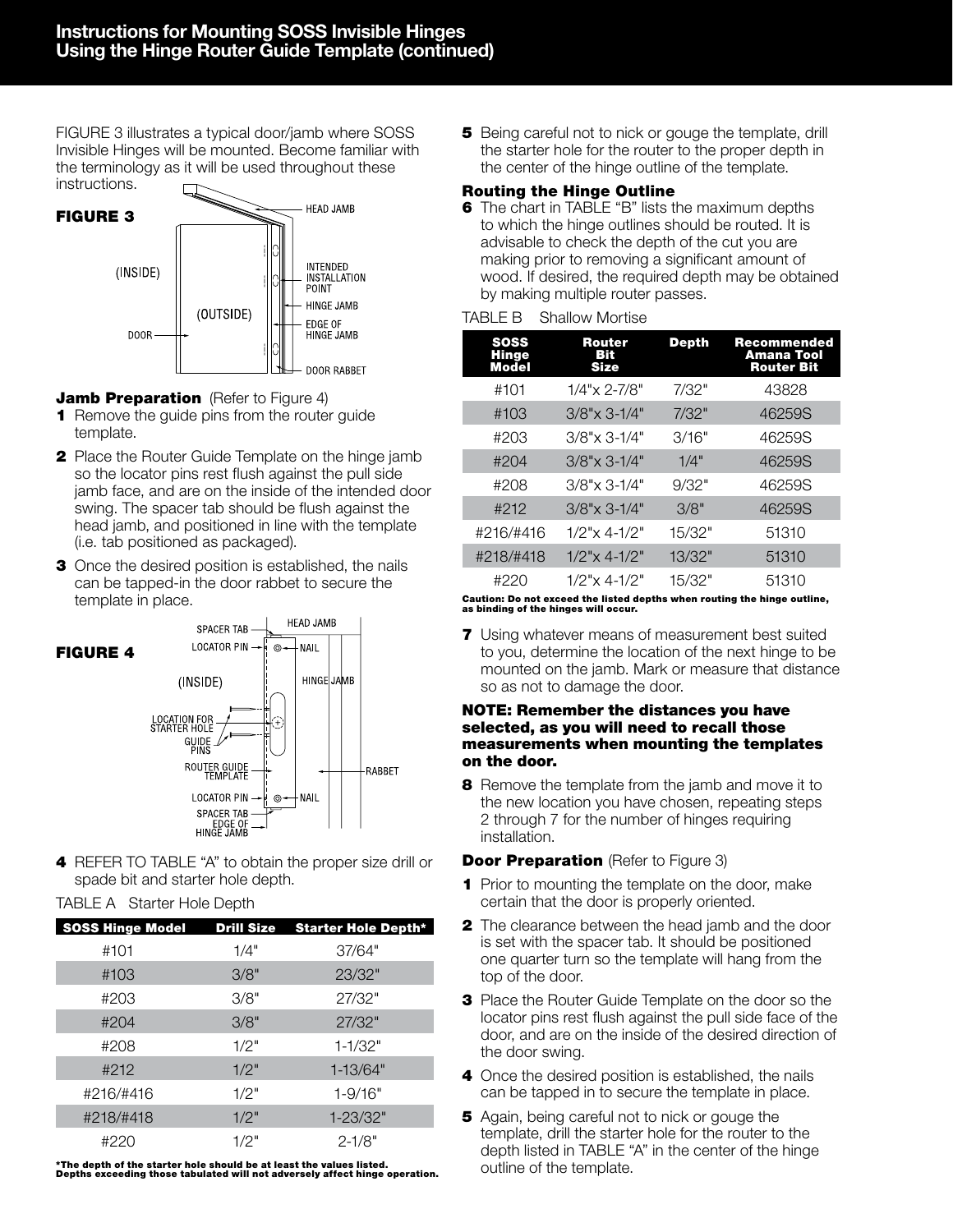- **6** The chart in TABLE "B" lists the maximum depths for which the hinge outlines should be routed. It is advisable to check the depth of the cut you are making, prior to removing a significant amount of wood. If desired, the required depth may be cut in multiple passes.
- **7** Recalling the measurements you made to determine the hinge spacing on the jamb, use those identical measurements to position the template for the next hinge mortise on the door.
- **8** Remove the template from the top of the door and move it to the new location repeating steps 3 through 7 for the number of hinges requiring installation.

At this point, the routing of the outline portions of the hinge mortises is complete. The next step is to rout the deep mortises.

Place the guide pins into their proper holes on the template. The guide pins are threaded and must not be hammered or otherwise forced into position. Care must also be taken that the threaded guide pins are not overtightened, as this may distort the templates.

#### Completion of the Jamb Mortises

(Refer to Figure 1)

- 1 Starting at the top hinge mortise, position the template so the nails fit into the holes left in the jamb from the previous rout. The locator pins should be toward the inside of the door swing as before.
- **2** Once the proper position is reestablished, the nails can be tapped in to secure the template in place.
- **3** To complete the routing of the hinge mortise, it will be necessary to remove wood to the depth listed in TABLE "C". It is recommended that multiple passes be made, as opposed to removing all of the wood at once.

#### TABLE C Deep Mortise Depth

| <b>SOSS Hinge Model</b> | <b>Deep Mortise Depth</b> |
|-------------------------|---------------------------|
| #101                    | 33/64"                    |
| #103                    | 21/32"                    |
| #203                    | 25/32"                    |
| #204                    | 25/32"                    |
| #208                    | 31/32"                    |
| #212                    | $1 - 9/64"$               |
| #216/#416               | $1 - 1/2"$                |
| #218/#418               | $1 - 21/32"$              |
| #220                    | $2 - 1/16"$               |

CAUTION: Rout only the area between the guide pins. Do not remove any more material from the circular outline or any outside the guide pins.

- 4 After the deep mortise has been routed, remove the template.
- **5** Place a SOSS Invisible Hinge into the mortise you have completed and inspect the following:
	- A Does the hinge fit "snugly" into the mortise?
	- **B** Does any portion of the hinge extend beyond the rabbet of the jamb?

The body of the hinge should fit snugly into the mortise. If the hinge body extends above the jamb after the hinge has been pushed into the mortise as far as possible, verify that the mortises have been routed to the proper depths. Correct as required.

**6** Position the template at the next location on the jamb. Repeat steps 1 through 5 for the number of hinges requiring installation.

# Completion of the Door Mortises

- (Refer to Figure 1) **1** Position the template so the nails fit into the holes
- left in the door from the previous rout. The locator pins should be toward the inside of the door swing as before.
- 2 Once the proper position is reestablished, the nails can be tapped in to secure the template in place.
- **3** To complete the routing of the hinge mortise, it will be necessary to remove wood from the door to the depths listed in TABLE "C". Again, it is recommended that the wood be removed by making multiple router passes.
- 4 After the deep mortise has been routed, remove the template from the door and position it at the next hinge location on the door.
- **5** Repeat steps 1 through 4 for each hinge requiring installation.

## Mounting the Door to the Jamb

Having completed the routing of the hinge mortises, notice that the hinge mortise is not centered within the thickness of the door. The "thin" section corresponds to the inside surface of the door.

- **1** Place the SOSS Invisible Hinges into the mortises so the hinge bodies straddle the thin section of the door. Using the wood screws supplied with the hinges, secure the hinges to the door.
- **2** The door can then be moved into a position where the remaining hinge bodies can be placed into their respective mortises in the jamb.
- **3** Secure the jamb side of the hinges with the remaining wood screws.
- 4 Exercise the door to see that it opens and closes freely throughout the required amount of opening.